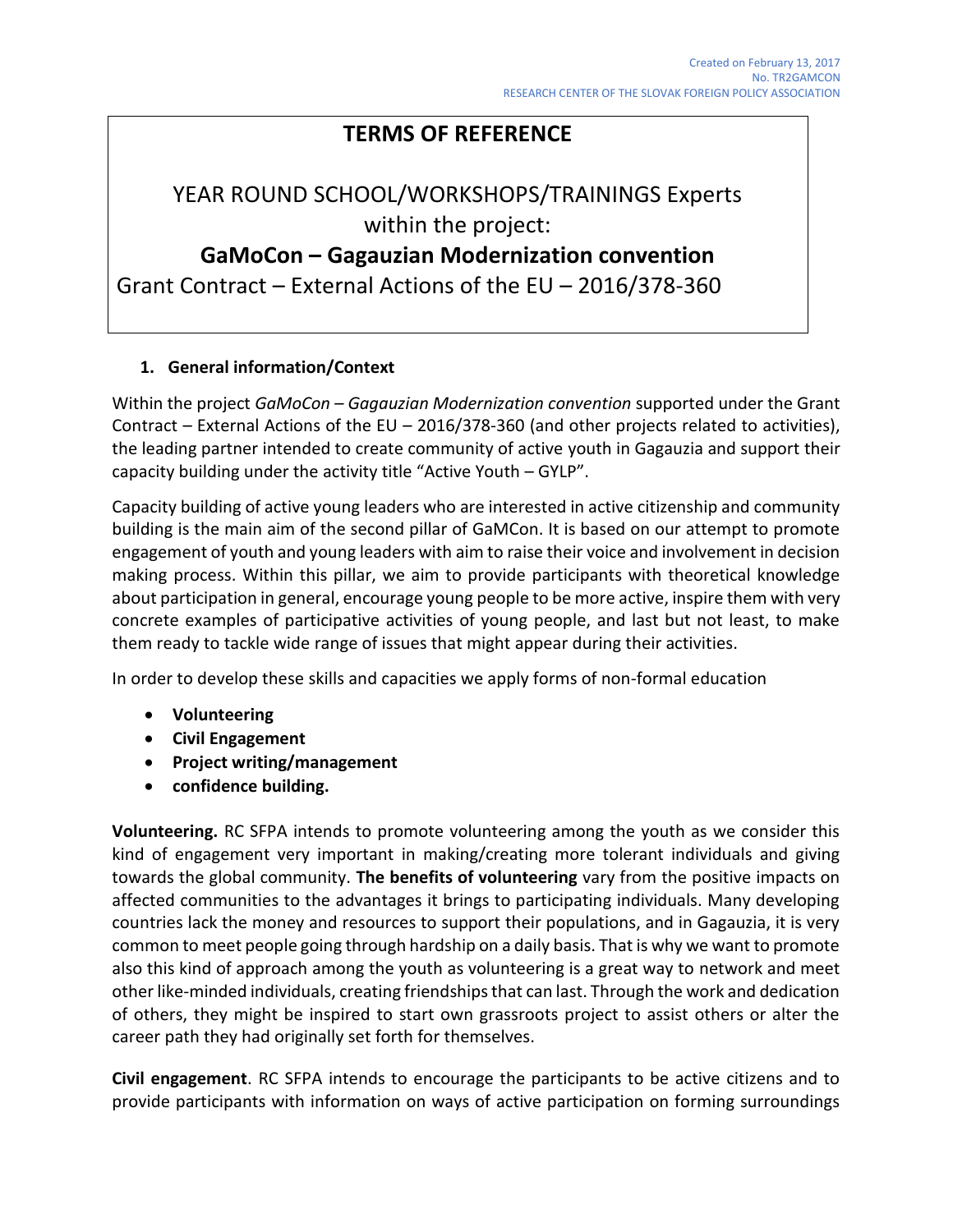and communities and tackling problems which exist in these societies. During the project, participants should recognize the importance of the participation and active citizenship. As the environment for active citizenship and civil participation varies from country to country (having in mind legislative aspect as well as level citizen-culture), hence, there is no "one size fits all" approach and activists often face various obstacles in their activities. Therefore, we want them also discuss the main obstacles they could meet while attempting to be active and to identify concrete steps how to overcome these problems which could appear, as we consider this very important – to show them not to give up when not meeting success immediately. Therefore, the trainers and lecturers will share through story telling their best practices and lessons learned, both from Gagauzia and other regions Moldova as well as from Slovakia, V4 and/or other EU and non-EU countries.

A common challenge for all activists regardless of their age and type of activism is a material support from various donors. The capacity building in **project writing and management** will help to prepare the participants to master the art of ideas-formulation, enhance their chance to attract donors as well as volunteers to support their goal and, in general, the whole logic of project management in all stages. Here project team will use also the experience from local experts who have better overview of the call opportunities in Moldova. However, again, the input of Slovak/V4 and/or other EU countries experts will be very useful in broadening the spectrum of opportunities.

Last but not least, in accordance to very idea of the whole call – **confidence building** – RC SFPA intends to bring this concept from the top level to grassroots. The participants will learn how to build and maintain confidence working in multiethnic and multilingual environment, how to overcome mutual differences and how to respect diverse views in the community. Starting with this grassroots experience, trainers will also present best practices on confidence building in national and international level.

As mentioned above, three forms of non-formal education will be applied in order to develop these skills and capacities, using three main formats – **year-round school, workshops and trainings**. These formats have been identified as the most suitable after consultations with experienced Moldovan and Slovak trainers and activists. Using such formats, we will provide the future leaders with a deep and complex knowledge about the subject, starting with general information about the topic (year-round school), then rounding this picture more narrowly through a detailed information about the subject (workshops) and coming to a final stage of skillbuilding and learning process (training). The main agenda of the capacity building process within the year-round school, workshops and trainings will be designed to reach the following aims:

- to provide participants with theoretical knowledge about volunteering, civic participation, confidence building and project management;
- to provide them with particular practical examples of effective ways of youth participation;
- to discuss and specify particular obstacles young people meet while trying to change specific things in their surroundings;
- to find concrete steps how to overcome these obstacles;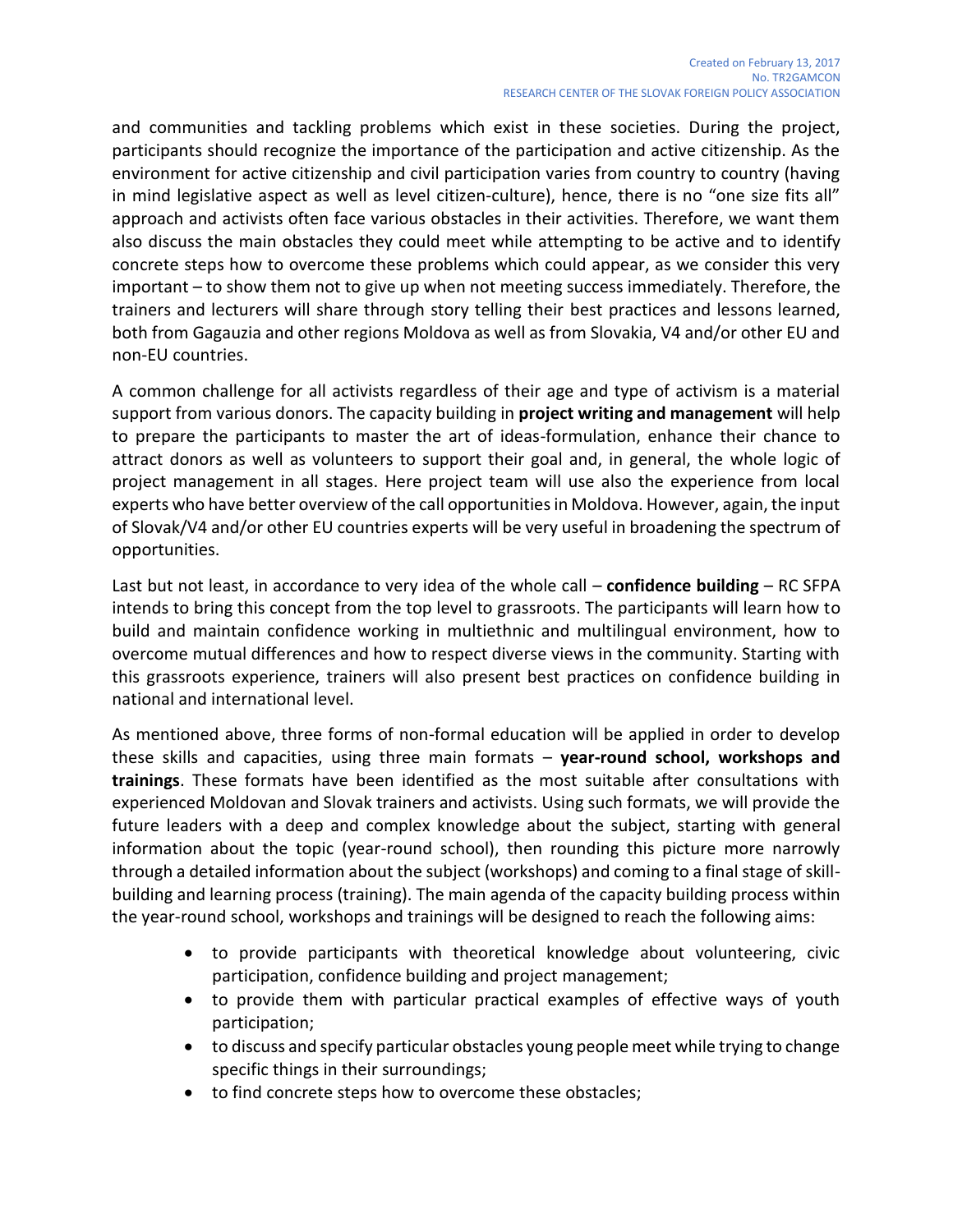- to encourage participants to make up their own "participative models": to find the problem they consider to be really important and
- to find the way how they can participate on changing something in this field, on raising discussion about the issue in community.

### **2. Subject of the request**

 $\overline{a}$ 

Active Youth – GYLP platform works not as the platform for local experts, but provides opportunity for youth in Gagauzia to meet experts from other countries. Project team decided to focus on V4 countries (with vivid experience from transformation from communist regime into the democratic country and thus the experience in building the active citizenship from the beginning in similar environment). $1$ 

The experts from abroad will be tasked to take part in the events in the following formats: Yearroundschool, Workshop and Training, two-day events held in Gagauzia.

For the YEAR ROUND SCHOOL, the role of the lecturer is to prepare introductory materials for participants to the subject and to familiarize them with theoretical approaches to the topic. Before and during the event, lecturer will provide participants with the list of simple study material. In addition to the theoretical aspects of the issue, the lecturer and the participants will go through specific case studies suggested by the lecturer. At the end, the tasks should be assigned to the participants to the next meeting, which will take place as a workshop. (Year RoundSchool will be led only by the international expert).

WORKSHOP represents a second stage that overcomes theoretical definitions and combines it with practical knowledge. The lecturer's task is to briefly summarize the previous YRS conclusions and check the assignment. Lecturer presents the topic combining the so-called hard and soft skills of participants, i.e., not only through knowledge, but also through practical skills. An integral part should also be work in smaller groups. At the end, the lecturer assigns the students the task to be prepared for the next meeting to be held in the form of training.

The last form of non-formal education is TRAINING, which is almost exclusively focused on socalled soft skills of participants. The task of the lecturer is to briefly summarize the previous workshop meeting and check the assignments from Workshop. This form concludes the theoretical background of the previous forms and focuses fully on the practical skills of the participants and their development. Lecturer communication and consultation through email, social networks or other forms is part of non-formal education outside YRS, workshop and training - the teacher largely fulfills the role of mentor.

Experts agree, that the materials be published on project website: www.gamcon.org

<sup>&</sup>lt;sup>1</sup> We will focus mostly on experts being able to share/provide also an example of a country transforming from socialist system through series of reform and modernization efforts. The EU accession process brought out also the issue of inevitable legislation and consequently the systemic changes, and implementation of the new policies, standards and norms.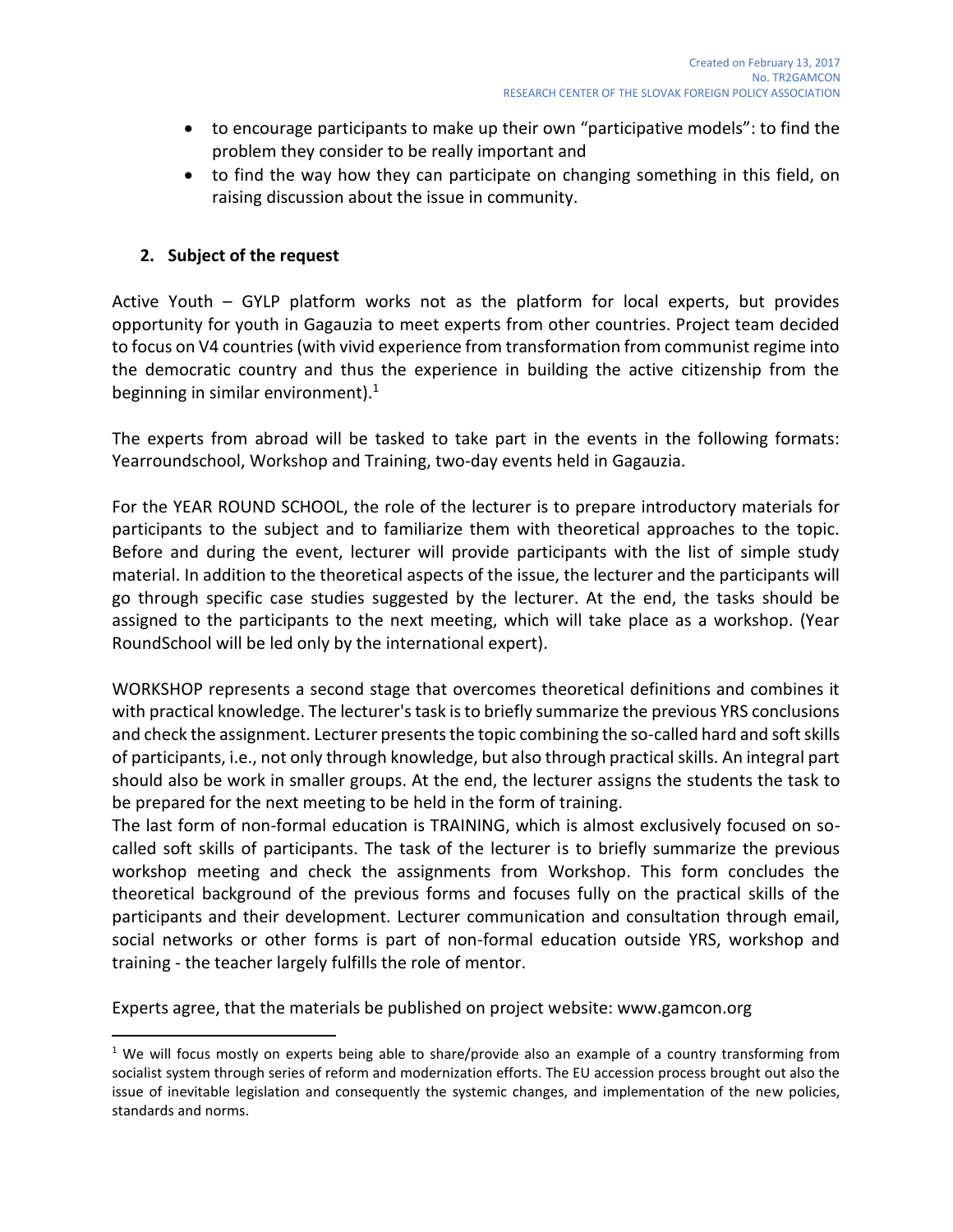## **3. Tasks to be performed**

**Task 1:** Prepare the structure of the event, content of presentations/activities, prepare the background material, case studies, group activities, breaking ice activities, the list of literature for the topic and type of event that will be defined and written in the market research document. Provided, that activities shall include also the presentations, they will be published at the official website of the project: www.gamcon.org

*Task 2.* Active participation at the two-day events in Gagauzia.

Events will be held either in English or Russian language and should be in line with their goal. The content of the event will be always consulted with the project manager before the event.

*Task 3.* Preparation of the concise report from the event

The structure of the report will be agreed with the project manager after the session and assessment/feedback provided by the lecturer. The report shall be published on the website of the project: www.gamcon.org

*Note:* The lecturer shall be selected for each form of the event individually to perform the tasks mentioned above. Provided that during the Year Round School event, and/or Workshop event the project team in Slovakia, Gagauzia, as well as youth community in Gagauzia will be satisfied and find the lecturers most appropriate and there will be interest on further cooperation in working further in Gagauzia on the side of the expert, project manager might enter into negotiations with the selected expert on cooperation contract for further events. During the negotiations, the expert will be asked to submit the copy of the diploma/certificate of the relevant highest education degree. RC SFPA also deserves the right to request at least 3 references from other organizations expert cooperated with based on their CV.

## **4. Estimated expertise requirement**

The experts in the field must be able to prove:

- 1. Relevant higher education degree
- 2. 5 years' professional experience in the field
- 3. Fluency in English or Russian (Russian is preferred)

The experience and degree must be supported with their CV. The selected experts might be asked to submit the copy of the diploma/certificate of the relevant higher education degree and or at least 3 references from other organizations they cooperated with based on their CV. RC SFPA reserves the right to contact institutions mentioned in the CV to vet the expert.